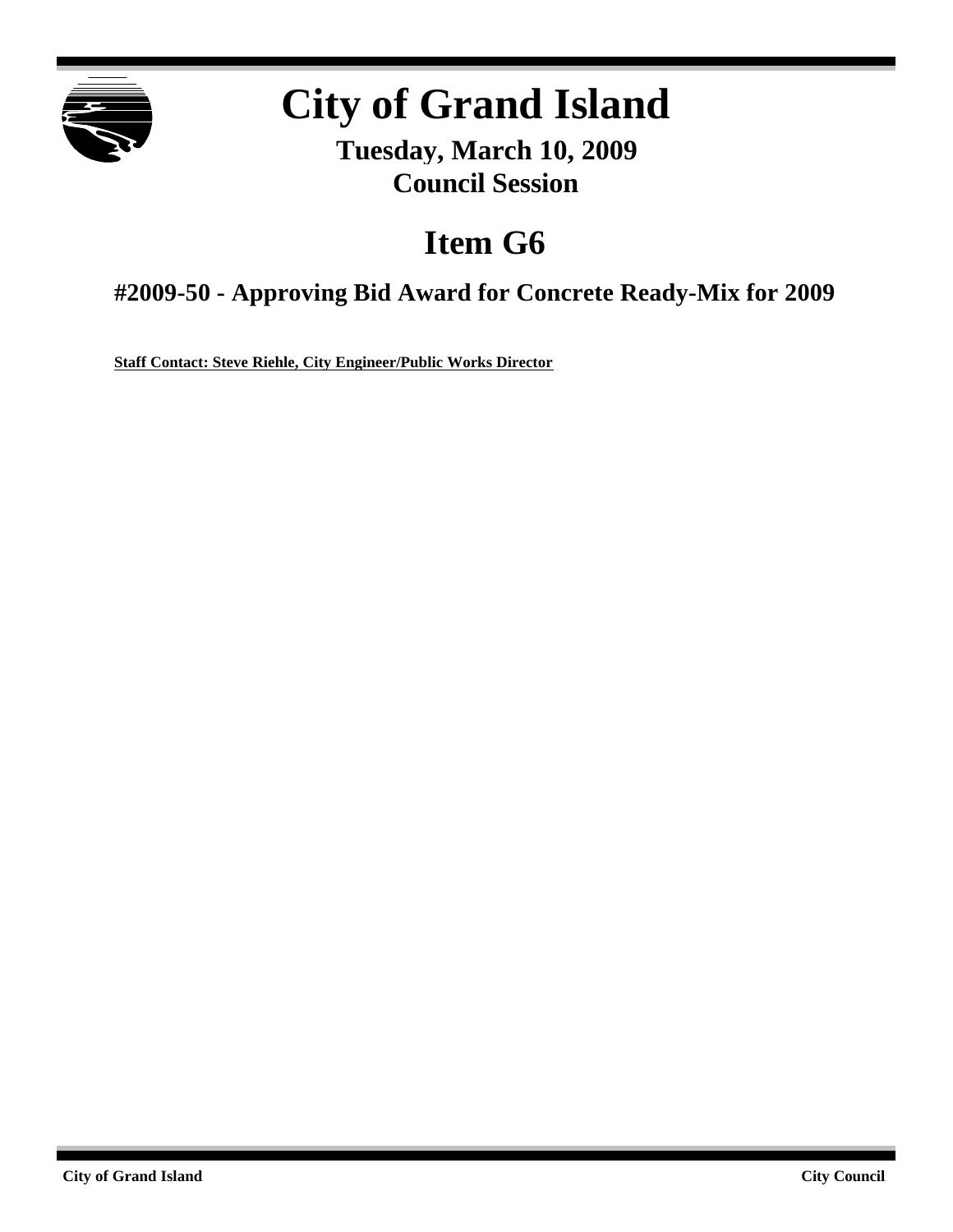## **Council Agenda Memo**

| From:           | Steven P. Riehle, Public Works Director             |  |
|-----------------|-----------------------------------------------------|--|
| <b>Meeting:</b> | March 10, 2009                                      |  |
| Subject:        | Approving Bid Award for Concrete Ready-Mix for 2009 |  |
| Item $\#$ 's:   | $G-6$                                               |  |
| $Presenter(s):$ | Steven P. Riehle, Public Works Director             |  |

### **Background**

On February 19, 2009 the Streets Division of the Public Works Department advertised for bids for the purchase of portland cement concrete ready-mix to be used in conjunction with in-house concrete repairs throughout the calendar year 2009.

### **Discussion**

Two (2) bids were received and opened on March 4, 2009. Each bid was submitted in compliance with the contract and specifications with no exceptions. A summary of the bids is shown below.

| Vendor                          | <b>Exceptions</b> | <b>Unit Prices</b>     |
|---------------------------------|-------------------|------------------------|
| Gerhold Concrete Co., Inc.      | None              | \$73.00 per cubic yard |
| of Grand Island, NE             |                   |                        |
| <b>Consolidated Concrete of</b> | None              | \$74.00 per cubic yard |
| Grand Island, NE                |                   |                        |

The estimated quantity of portland cement concrete ready-mix is 1,500 cubic yards; for an estimated total of \$109,500.00.

There are sufficient funds in Account No. 10033503-85547 to purchase this material.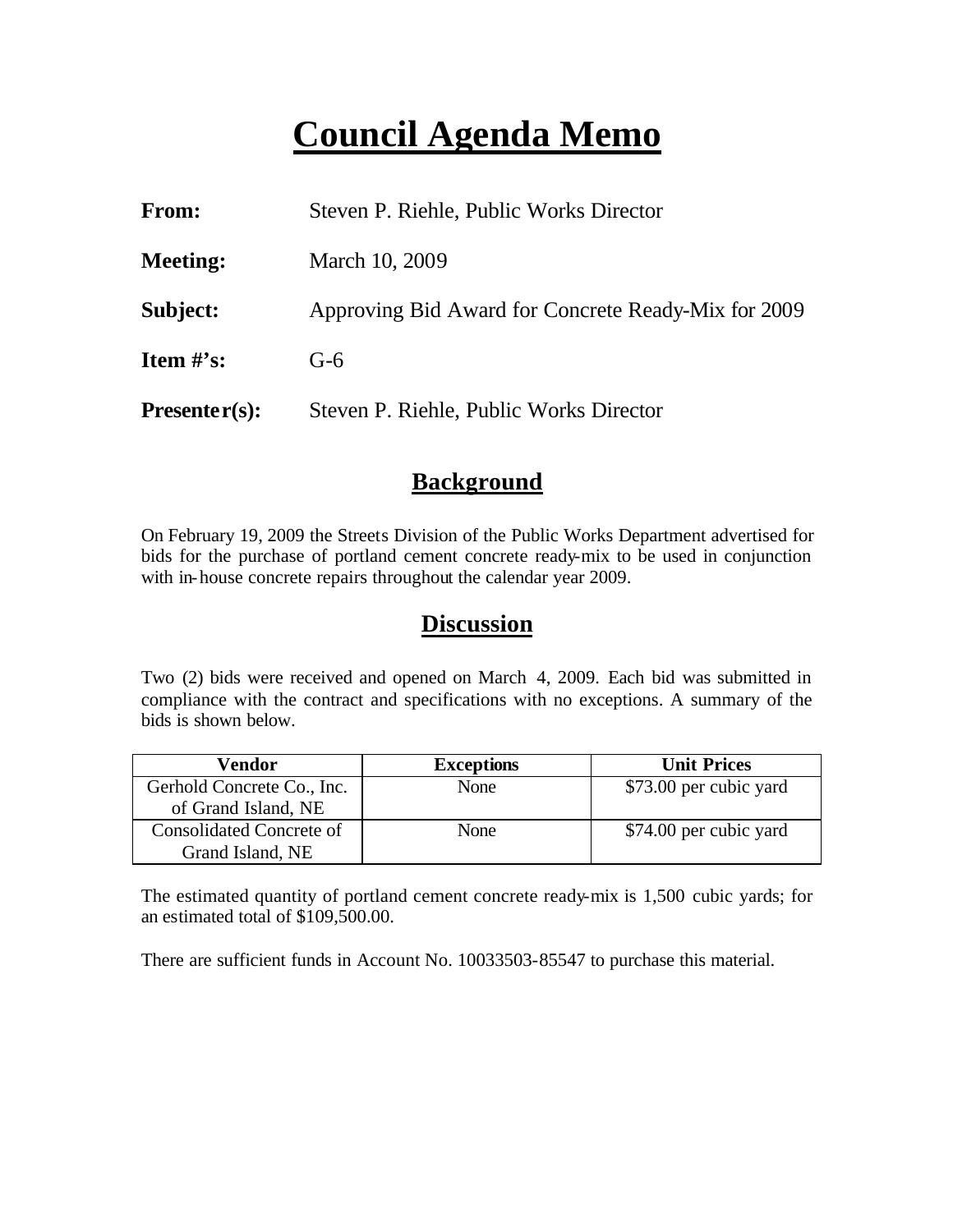## **Alternatives**

It appears that the Council has the following alternatives concerning the issue at hand. The Council may:

- 1. Move to approve
- 2. Refer the issue to a Committee<br>3. Postpone the issue to future date
- Postpone the issue to future date
- 4. Take no action on the issue

## **Recommendation**

Public Works Administration recommends that the Council approve awarding the contract for the purchase of the Portland cement concrete ready-mix to Gerhold Concrete Co., Inc. of Grand Island, Nebraska in the amount of \$73.00 per cubic yard.

### **Sample Motion**

Move to approve the award of the contract to Gerhold Concrete Co., Inc. of Grand Island, Nebraska.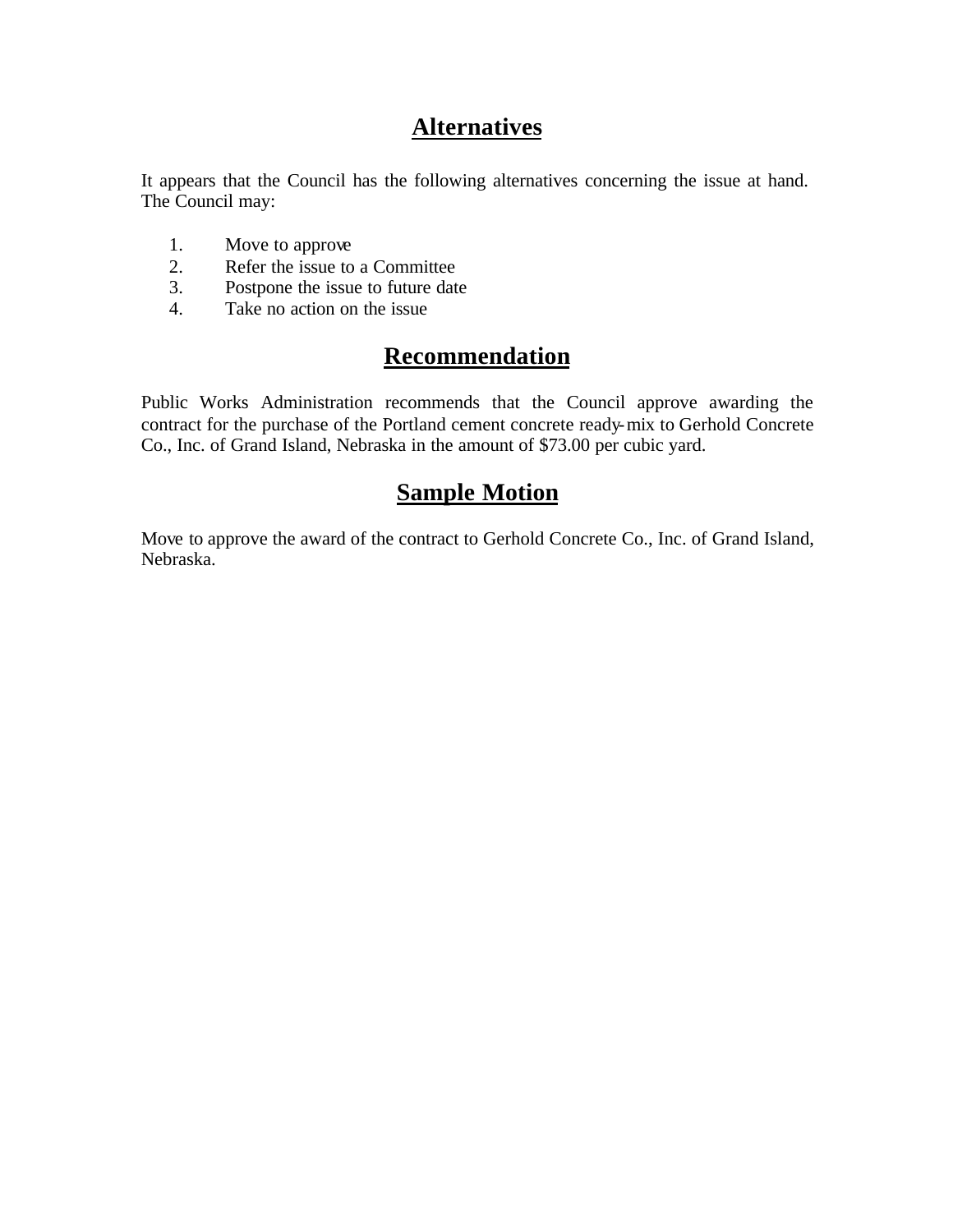#### *Purchasing Division of Legal Department* **INTEROFFICE MEMORANDUM**



Wes Nespor, Purchasing Agent

*Working Together for a Better Tomorrow, Today*

#### **BID OPENING**

|  | <b>BID OPENING DATE:</b> | March 4, 2009 at 11:00 a.m. |
|--|--------------------------|-----------------------------|
|--|--------------------------|-----------------------------|

**FOR: Concrete Ready-Mix for 2009**

**DEPARTMENT: Public Works**

**ESTIMATE: \$80.00 per cubic yard**

**FUND/ACCOUNT: 10033503-85547**

**PUBLICATION DATE: February 19, 2009**

**NO. POTENTIAL BIDDERS: 2**

#### **SUMMARY**

| <b>Bidder:</b>     | Gerhold Concrete Co., Inc. | <b>Consolidated Concrete</b> |
|--------------------|----------------------------|------------------------------|
|                    | <b>Grand Island, NE</b>    | <b>Grand Island, NE</b>      |
| <b>Exceptions:</b> | None                       | <b>None</b>                  |
| <b>Bid Price:</b>  | \$73.00 per cubic yard     | \$74.00 per cubic yard       |

cc: Steve Riehle, Public Works Director Catrina DeLosh, PW Admin. Assist. Dale Shotkoski, City Attorney Wes Nespor, Purchasing Agent

Jeff Pederson, City Administrator Scott Johnson, Street Superintendent

**P1325**